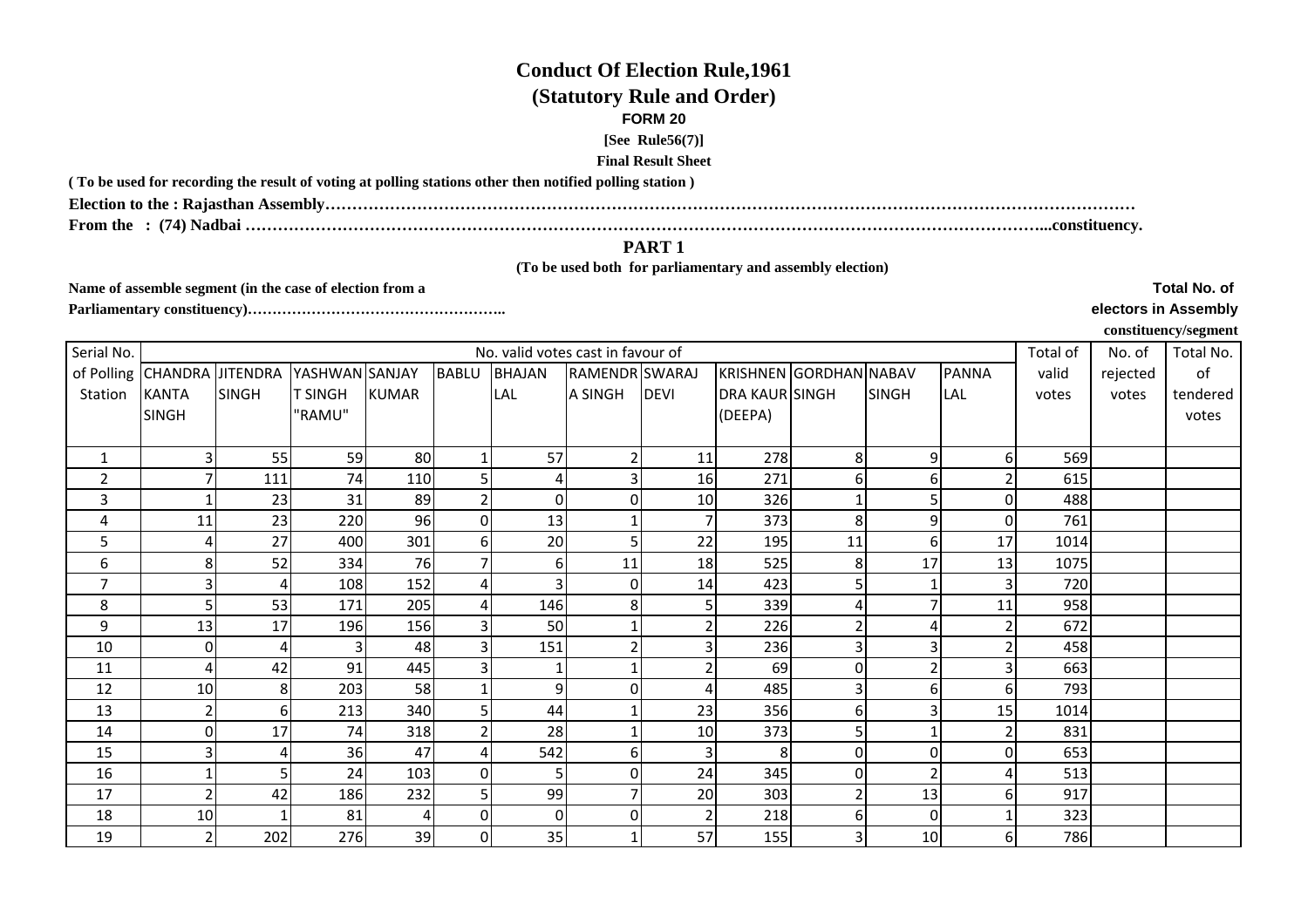| Serial No.      |                             | No. valid votes cast in favour of |                |                 |                |                 |                         |                |                        |                         |                  |                         | Total of | No. of   | Total No.               |
|-----------------|-----------------------------|-----------------------------------|----------------|-----------------|----------------|-----------------|-------------------------|----------------|------------------------|-------------------------|------------------|-------------------------|----------|----------|-------------------------|
|                 | of Polling CHANDRA JITENDRA |                                   | YASHWAN SANJAY |                 | <b>BABLU</b>   | <b>BHAJAN</b>   | RAMENDR SWARAJ          |                | KRISHNEN GORDHAN NABAV |                         |                  | <b>PANNA</b>            | valid    | rejected | o <sub>f</sub>          |
| Station         | <b>KANTA</b>                | <b>SINGH</b>                      | <b>T SINGH</b> | <b>KUMAR</b>    |                | <b>LAL</b>      | A SINGH                 | <b>DEVI</b>    | DRA KAUR SINGH         |                         | <b>SINGH</b>     | LAL                     | votes    | votes    | tendered                |
|                 | <b>SINGH</b>                |                                   | "RAMU"         |                 |                |                 |                         |                | (DEEPA)                |                         |                  |                         |          |          | votes                   |
|                 |                             |                                   |                |                 |                |                 |                         |                |                        |                         |                  |                         |          |          |                         |
| 20              | 4                           | 118                               | 105            | 39              | 3              | 64              | 4                       | 64             | 127                    | 4                       | $6 \overline{6}$ | 2                       | 540      |          |                         |
| 21              | $\overline{2}$              | 117                               | 343            | $\overline{71}$ | $\mathbf 0$    | 14              | 3                       | 17             | 152                    | 9                       | 11               | 3                       | 742      |          |                         |
| 22              | 2                           | 28                                | 404            | 75              | $\mathbf{1}$   | 10              | $\overline{0}$          | 10             | 77                     | 5                       | 17               | $\overline{7}$          | 636      |          |                         |
| 23              | 1                           | 76                                | 243            | 183             | 8              | 41              | 6                       | 29             | 263                    | 5                       | 17               | 6                       | 878      |          |                         |
| 24              | 5                           | 63                                | 109            | 435             | $\overline{3}$ | 22              | $\mathbf{1}$            | 12             | 68                     | 5                       | 6                | $\bf 8$                 | 737      |          |                         |
| 25              | 3                           | 81                                | 172            | 505             | 11             | 15              |                         | $\,8\,$        | 91                     | 4                       | $\overline{2}$   | 12                      | 905      |          |                         |
| 26              | $\overline{2}$              | 28                                | 316            | 222             | 6              | $\overline{4}$  | $\overline{0}$          | 31             | 230                    | $\overline{7}$          | 6                | 12                      | 864      |          |                         |
| 27              | $\overline{0}$              | 27                                | 76             | 351             | $\overline{3}$ | 20              | 1                       | 11             | 61                     | $\overline{0}$          | 0                | $\mathbf{1}$            | 551      |          |                         |
| 28              | $\overline{2}$              | 36                                | 147            | 74              | $\mathbf{1}$   | 370             | $\mathbf{1}$            | 24             | 95                     | 3                       | $\mathbf{1}$     | $\mathbf{1}$            | 755      |          | $\overline{\mathbf{3}}$ |
| 29              | $\mathbf{1}$                | 54                                | 120            | 58              | $\mathbf{1}$   | 31              | $\overline{\mathbf{c}}$ | 5              | 123                    | $\mathbf 1$             | $\mathbf{1}$     | $\overline{0}$          | 397      |          |                         |
| 30 <sup>°</sup> | 4                           | 93                                | 105            | 47              | 2              | 44              |                         | 29             | 193                    | $\mathbf{3}$            | 7                | $\overline{\mathbf{3}}$ | 531      |          |                         |
| 31              | 3                           | 25                                | 80             | 336             |                | 30              |                         | 25             | 435                    | 25                      | 6                | 6                       | 981      |          |                         |
| 32              | 5                           | 17                                | 72             | 192             | $\overline{2}$ | $\overline{2}$  | Δ                       | 32             | 414                    | $\overline{3}$          | 5                | $\overline{0}$          | 748      |          |                         |
| 33              | $\mathbf{1}$                | 12                                | 35             | 79              |                | 67              | 3                       | 69             | 584                    | 5 <sup>1</sup>          | 5                | 9                       | 870      |          |                         |
| 34              | $\overline{2}$              | 180                               | 207            | 19              | $\mathbf 0$    | 17              | $\overline{0}$          | 18             | 318                    | $\overline{\mathbf{3}}$ | $\overline{2}$   | $\mathbf 0$             | 766      |          |                         |
| 35              | 5                           | $\overline{7}$                    | 47             | 116             | $\mathbf{1}$   | $\overline{2}$  | $\overline{0}$          | 10             | 380                    | $\overline{\mathbf{3}}$ | 3                | 8                       | 582      |          |                         |
| 36              | 4                           | 10                                | 138            | 181             | $\mathbf{1}$   | 13              | $\overline{0}$          | 23             | 357                    | $\overline{\mathbf{3}}$ | $\overline{7}$   | 5                       | 742      |          |                         |
| 37              | 3                           | 4                                 | 19             | 225             | 80             | 178             | 4                       | 10             | 190                    | 3                       | 8                | 3                       | 727      |          |                         |
| 38              | 1                           | 27                                | $\overline{7}$ | 242             |                | 0               | $\mathbf 0$             | 48             | 545                    | $\overline{\mathbf{3}}$ | 4                | $\mathbf 0$             | 881      |          |                         |
| 39              | $\mathbf{1}$                | $\overline{7}$                    | 51             | 184             | $\overline{2}$ | 31              | $\overline{2}$          | 16             | 464                    | $\overline{3}$          | $\overline{0}$   | $\overline{2}$          | 763      |          |                         |
| 40              | 7                           | 240                               | 69             | 77              | 3              | $\overline{32}$ | 14                      | 120            | 276                    | $6 \mid$                | 42               | 14                      | 900      |          |                         |
| 41              | 6                           | 206                               | 109            | 171             | $\Delta$       | $\mathbf 2$     | 6                       | 37             | 300                    | $\overline{2}$          | 10               | 6                       | 859      |          |                         |
| 42              | 57                          | 35                                | 135            | 4               | Δ              | 64              | 5                       | $\overline{2}$ | 342                    | 4                       | 4                | 12                      | 668      |          |                         |
| 43              | 308                         | 49                                | 19             | 215             |                | 63              | 6                       | 15             | 180                    | $\overline{2}$          |                  | 9                       | 870      |          |                         |
| 44              | 4                           | 38                                | 141            |                 | $\overline{2}$ | 238             | Δ                       | 3              | 46                     | 4                       | $\overline{2}$   | 6                       | 495      |          |                         |
| 45              | 10                          | 21                                | 74             | 326             | 5              | 12              | $\overline{2}$          | 4              | 63                     | $\mathbf{1}$            | 3                | $\overline{7}$          | 528      |          |                         |
| 46              | 12                          | 36                                | 235            |                 | $\overline{2}$ | 4               | $\mathbf 0$             | 29             | 158                    | 4                       |                  | 16                      | 507      |          |                         |
| 47              | 25                          | 119                               | 187            | 259             | 5              | 121             | 1                       | $\overline{2}$ | 30                     | $\overline{2}$          |                  | 5                       | 760      |          |                         |
| 48              | 5                           | 65                                | 145            | 92              | $\Delta$       | 93              | $\overline{2}$          | 9              | 99                     | 3                       | 6                | 98                      | 621      |          |                         |
| 49              | $\overline{2}$              | 45                                | 67             | 121             | $\overline{3}$ | 78              | $\overline{2}$          | 61             | 103                    | $\overline{2}$          | 3                | $\mathbf{1}$            | 488      |          |                         |
| 50              | 3                           | 19                                | 22             | 148             | $\mathbf 0$    | $\overline{2}$  | $\mathbf 0$             | 12             | 362                    | $\overline{2}$          | 3                | $\overline{2}$          | 575      |          |                         |
| 51              | $\overline{2}$              | 97                                | 230            | 152             | 6              | 19              | $\mathbf{1}$            | 64             | 263                    | $\overline{\mathbf{3}}$ | 8                | $\overline{3}$          | 848      |          |                         |
| 52              | $\overline{3}$              | 40                                | 179            | 31              | $\overline{2}$ | 100             | $\overline{0}$          | 34             | 93                     | $\mathbf{1}$            | $\mathbf{1}$     | 3                       | 487      |          |                         |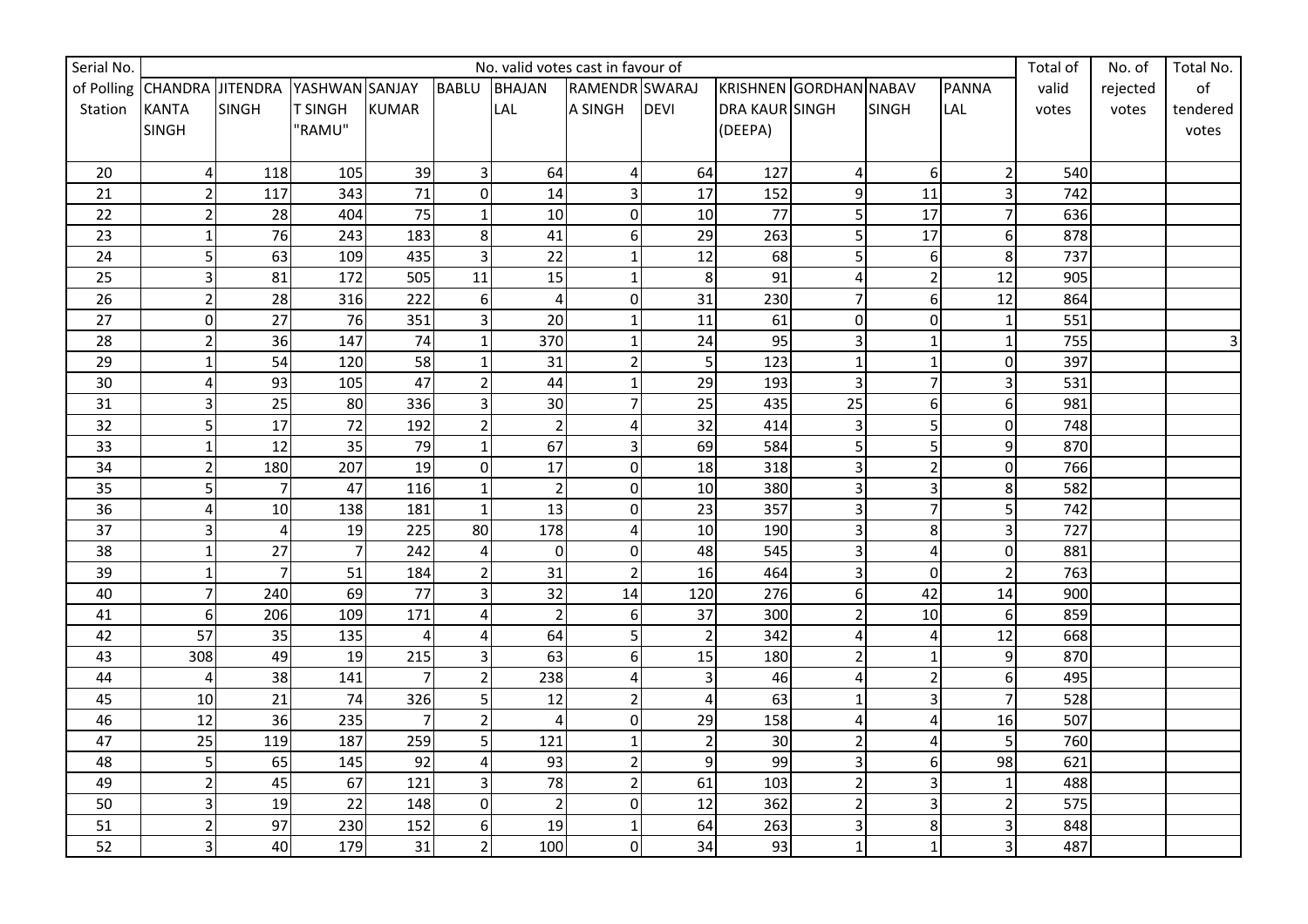| Serial No.      |                             | No. valid votes cast in favour of |                |                |                |                |                         |                  |                        |                |                |                | Total of | No. of   | Total No. |
|-----------------|-----------------------------|-----------------------------------|----------------|----------------|----------------|----------------|-------------------------|------------------|------------------------|----------------|----------------|----------------|----------|----------|-----------|
|                 | of Polling CHANDRA JITENDRA |                                   | YASHWAN SANJAY |                | <b>BABLU</b>   | <b>BHAJAN</b>  | RAMENDR SWARAJ          |                  | KRISHNEN GORDHAN NABAV |                |                | <b>PANNA</b>   | valid    | rejected | of        |
| Station         | <b>KANTA</b>                | <b>SINGH</b>                      | <b>T SINGH</b> | <b>KUMAR</b>   |                | <b>LAL</b>     | A SINGH                 | <b>DEVI</b>      | DRA KAUR SINGH         |                | <b>SINGH</b>   | LAL            | votes    | votes    | tendered  |
|                 | <b>SINGH</b>                |                                   | "RAMU"         |                |                |                |                         |                  | (DEEPA)                |                |                |                |          |          | votes     |
|                 |                             |                                   |                |                |                |                |                         |                  |                        |                |                |                |          |          |           |
| 53              | 3 <sup>1</sup>              | 102                               | 193            | 268            | $\overline{3}$ | $\overline{5}$ | 0                       | 21               | 62                     | $\mathbf 1$    | $\overline{7}$ | 0              | 665      |          |           |
| 54              | $\overline{3}$              | 112                               | 258            | 23             | $\overline{1}$ | 23             | $\mathsf{S}$            | 65               | 170                    | $\overline{1}$ | 17             | $\overline{2}$ | 680      |          |           |
| 55              | 4                           | 47                                | 315            | 211            | 3              | 152            | $\overline{\mathbf{3}}$ | 19               | 100                    | $\mathbf 1$    | 12             | $\overline{2}$ | 869      |          |           |
| 56              | $\overline{2}$              | 61                                | 180            | 210            | 4              | 173            | $\mathsf{S}$            | 24               | 50                     | $\mathbf 1$    | $\mathbf{1}$   | 5              | 716      |          |           |
| 57              | $\overline{7}$              | 24                                | 174            | 339            | $\overline{2}$ | 53             | 4                       | 44               | 487                    | $\overline{3}$ | 12             | 9              | 1158     |          |           |
| 58              | $\mathbf{1}$                | 23                                | 44             | 80             | $\overline{3}$ | 54             | $\mathbf{1}$            | 16               | 339                    | 11             | $\vert$ 3      | $\overline{2}$ | 577      |          |           |
| 59              | $\overline{2}$              | 28                                | 121            | 80             | $\overline{7}$ | $\mathbf 2$    | $\mathbf{1}$            | 8                | 330                    | $\overline{4}$ | $\overline{2}$ | 5              | 590      |          |           |
| 60              | 13                          | 48                                | 180            | 14             | $\Omega$       | $\overline{2}$ | 5 <sub>l</sub>          | 22               | 144                    | 5              | 364            | 6              | 803      |          |           |
| 61              | $\overline{0}$              | 13                                | 193            | 176            | 4              | 64             | $\overline{2}$          | 12               | 27                     | $\overline{2}$ | 135            | 7              | 635      |          |           |
| 62              | $\overline{0}$              | 6                                 | 257            | 145            | 3              | 73             | $\mathbf{1}$            | $\bf 8$          | 170                    | $\overline{2}$ | $\overline{7}$ | 5              | 677      |          |           |
| 63              | 5                           | 32                                | 167            | 18             | 3              | 54             | 16                      | 43               | 298                    | 6              | 16             | $\overline{2}$ | 660      |          |           |
| 64              | 5                           | $10\,$                            | 293            | 143            | $\Omega$       | 3              | <sub>0</sub>            | 3                | 82                     | $\mathbf{1}$   |                | 3              | 550      |          |           |
| 65              | $\overline{2}$              | 62                                | 192            | 159            | 5              | 14             | 5 <sup>1</sup>          | 49               | 528                    | 5              | 8              | 19             | 1048     |          |           |
| 66              | $\overline{3}$              | 27                                | 261            | 173            | 6              | 40             | 17                      | 23               | 178                    | $\mathbf 1$    | 3              | 4              | 736      |          |           |
| 67              | $\mathbf{1}$                | $\mathbf{1}$                      | 30             | 4              | 10             | 26             | 295                     | $\overline{7}$   | 79                     | $\overline{2}$ | 6 <sup>1</sup> | 0              | 461      |          |           |
| 68              | $\overline{2}$              | 20                                | 161            | 83             | $\Omega$       | $\pmb{0}$      | $\overline{3}$          | 21               | 317                    | $\overline{2}$ | 1              | $\overline{2}$ | 612      |          |           |
| 69              | 7                           | 82                                | 199            | 135            | $\overline{2}$ | 110            | $\mathbf{1}$            | $\boldsymbol{9}$ | 398                    | 5              | $\overline{2}$ | 3              | 953      |          |           |
| 70              | 2                           | 103                               | 220            | 198            | $\overline{7}$ | 9              | 10                      | 25               | 395                    | $\overline{2}$ | 5              | 4              | 980      |          |           |
| 71              | 5                           | 134                               | 248            | 186            | 3              | 14             | 5 <sup>1</sup>          | 37               | 332                    | $\overline{2}$ |                | 4              | 977      |          |           |
| 72              | $\overline{\mathbf{3}}$     | 74                                | 309            | 159            | 3              | 21             | $6 \mid$                | 26               | 242                    | 5              | 5              | $10\,$         | 863      |          |           |
| 73              | $\overline{3}$              | 25                                | 160            | $\overline{7}$ | $\mathbf{1}$   | $\mathbf 1$    | $\overline{3}$          | 34               | 322                    | $\mathbf 1$    | $\overline{2}$ | 3              | 562      |          |           |
| 74              | 4                           | $\overline{74}$                   | 38             | 188            | 4              | 33             | $\overline{3}$          | 66               | 70                     | $\overline{4}$ | 5              |                | 492      |          |           |
| 75              | $\overline{0}$              | 21                                | 291            | 173            | 3              | 18             | $\mathbf{1}$            | 41               | 542                    | $\overline{7}$ | 3              | 4              | 1104     |          |           |
| 76              | 1                           | 5                                 | 39             | 258            | 27             | 31             | $\overline{3}$          | 60               | 535                    | 3              |                | 8              | 977      |          |           |
| $\overline{77}$ | 5                           | 26                                | 222            | 55             | $\overline{0}$ | $\overline{2}$ | $\overline{2}$          | 15               | 223                    | $\mathbf 0$    | 31             |                | 555      |          |           |
| 78              | $\overline{2}$              | 17                                | 15             | 258            | 5              | 64             | $\overline{2}$          | 13               | 454                    | 3              | $\overline{9}$ |                | 843      |          |           |
| 79              | $\overline{\mathbf{3}}$     | 17                                | 228            | 179            | $\mathbf{1}$   | 22             | $\mathbf{1}$            | 6                | 162                    | $\overline{2}$ | 21             | 0              | 623      |          |           |
| 80              | $\overline{0}$              | 22                                | 100            | 296            | 3              | 27             | $\mathbf{1}$            | $\overline{2}$   | 202                    | $\mathbf 1$    |                | 8              | 663      |          |           |
| 81              | $\overline{3}$              | 106                               | 192            | 258            | 6              | 33             | $\overline{0}$          | 58               | 235                    | $\mathbf{1}$   | 8              | 10             | 910      |          |           |
| 82              | 5                           | 139                               | 569            | 21             | $\overline{3}$ | 17             | $\overline{2}$          | 11               | 284                    | 14             |                | 18             | 1087     |          |           |
| 83              | $\overline{2}$              | 56                                | 139            | 204            | $\overline{3}$ | $\,8\,$        | <sub>0</sub>            | 10               | 173                    | 5              | 5              | 13             | 618      |          |           |
| 84              | 11                          | 235                               | 168            | 185            | 6              | 10             | $\overline{0}$          | 18               | 30                     | 6              | 4              | 3              | 676      |          |           |
| 85              | 2 <sup>1</sup>              | 125                               | 127            | 13             | $\Omega$       | 66             | $\mathbf 1$             | 30               | 76                     | $\mathbf 1$    |                | 10             | 453      |          |           |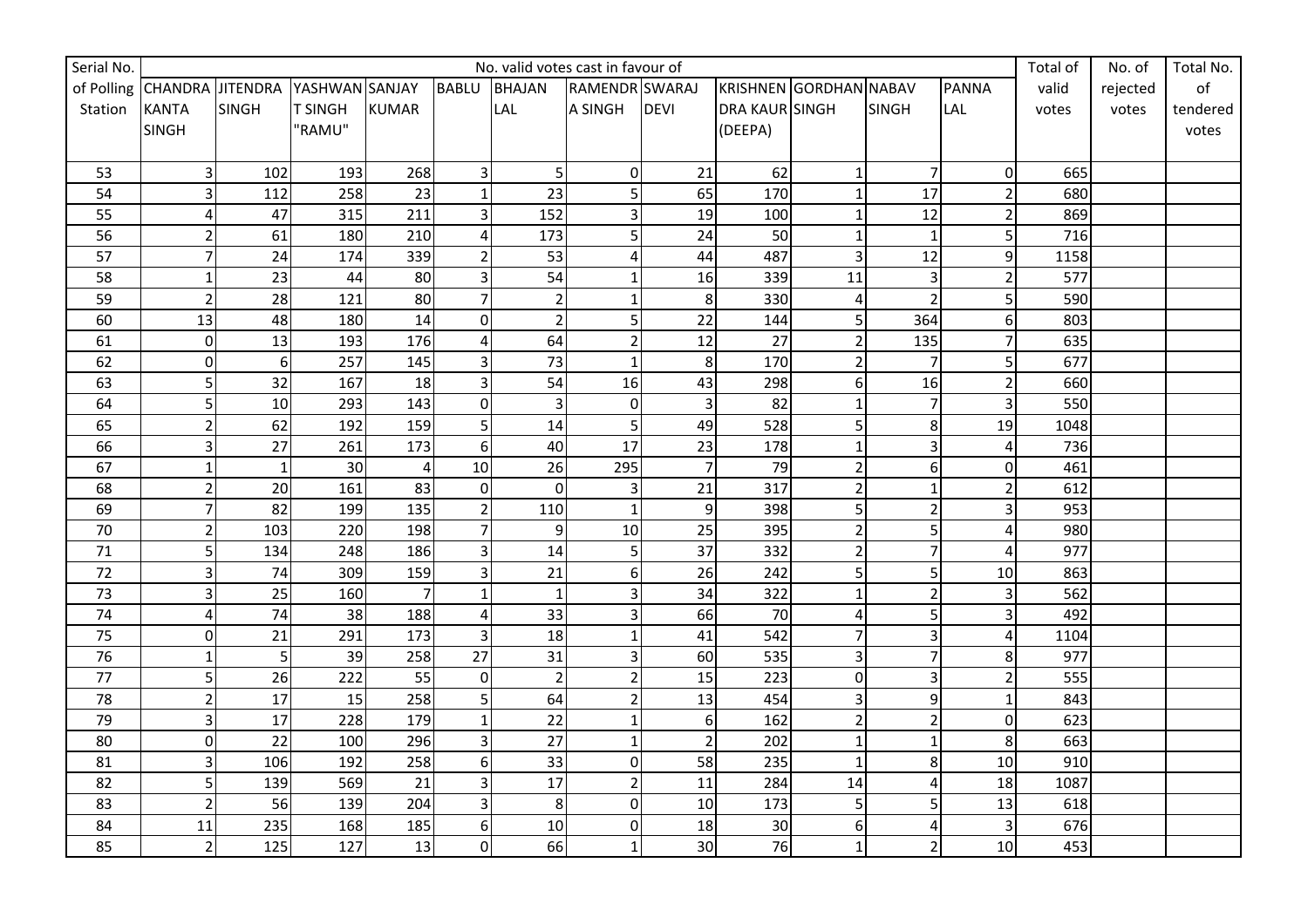| Serial No. |                             | No. valid votes cast in favour of |                |              |                |                |                |                |                        |                         |                |                | Total of | No. of   | Total No. |
|------------|-----------------------------|-----------------------------------|----------------|--------------|----------------|----------------|----------------|----------------|------------------------|-------------------------|----------------|----------------|----------|----------|-----------|
|            | of Polling CHANDRA JITENDRA |                                   | YASHWAN SANJAY |              | <b>BABLU</b>   | <b>BHAJAN</b>  | RAMENDR SWARAJ |                | KRISHNEN GORDHAN NABAV |                         |                | <b>PANNA</b>   | valid    | rejected | of        |
| Station    | <b>KANTA</b>                | <b>SINGH</b>                      | <b>T SINGH</b> | <b>KUMAR</b> |                | <b>LAL</b>     | A SINGH        | <b>DEVI</b>    | DRA KAUR SINGH         |                         | <b>SINGH</b>   | LAL            | votes    | votes    | tendered  |
|            | <b>SINGH</b>                |                                   | "RAMU"         |              |                |                |                |                | (DEEPA)                |                         |                |                |          |          | votes     |
|            |                             |                                   |                |              |                |                |                |                |                        |                         |                |                |          |          |           |
| 86         | 2                           | 109                               | 216            | 16           | $\mathbf{1}$   | $6\,$          | 0              | 119            | 44                     | $\overline{\mathbf{3}}$ | $\mathsf{S}$   | 19             | 540      |          |           |
| 87         | $\overline{2}$              | 111                               | 302            | 16           | $\overline{2}$ | 38             | $\overline{3}$ | 126            | 226                    | 4                       | 3              | 6              | 839      |          |           |
| 88         | $\overline{\mathbf{3}}$     | 109                               | 78             | 286          | Δ              | 53             | $\overline{0}$ | 70             | 210                    | $\overline{2}$          | $\overline{2}$ | 4              | 821      |          |           |
| 89         | $\overline{2}$              | 9                                 | 19             | 348          | 4              | 424            | 8 <sup>1</sup> | 28             | 274                    | $\overline{7}$          | 4              | $\overline{2}$ | 1129     |          |           |
| 90         | 13                          | 55                                | 117            | 204          | $\overline{2}$ | 49             | $\overline{2}$ | 47             | 250                    | 5                       | 13             | 3              | 760      |          |           |
| 91         | $6 \mid$                    | 43                                | 107            | 189          | 5              | 122            | $6 \mid$       | 114            | 191                    | 6                       | $\mathsf{g}$   | 12             | 810      |          |           |
| 92         | $\overline{2}$              | 46                                | 99             | 380          | $\mathbf 0$    | 11             | $\mathbf{1}$   | 148            | 195                    | $\mathbf 0$             |                |                | 885      |          |           |
| 93         | $\mathbf{1}$                | 73                                | 358            | 145          | $\mathbf{1}$   | 16             | <sub>0</sub>   | 26             | 261                    | 5                       | 31             | 27             | 916      |          |           |
| 94         | $\overline{3}$              | 54                                | 87             | 265          | 12             | 16             | $\overline{0}$ | 37             | 363                    | 3                       | $\overline{9}$ | 9              | 858      |          |           |
| 95         | $\mathbf{1}$                | 19                                | 44             | 21           | $\mathbf{1}$   | 25             | $\mathbf{1}$   | 430            | 113                    | $\mathbf{1}$            | $\mathbf{1}$   |                | 659      |          |           |
| 96         | $\overline{7}$              | 72                                | 27             | 191          | 9              | 76             | $\overline{2}$ | 53             | 249                    | $\overline{c}$          | 48             | 6              | 742      |          |           |
| 97         | 4                           | 11                                | 30             | 196          | $\overline{2}$ | 43             | $\overline{3}$ | 97             | 243                    | 5                       |                | 106            | 741      |          |           |
| 98         | 1                           | 22                                | 8              | 159          | $\Omega$       | $\overline{7}$ | <sub>0</sub>   | 16             | 357                    | $\mathbf 1$             | 0              |                | 572      |          |           |
| 99         | $\overline{0}$              | 54                                | $\overline{9}$ | 195          | $\Delta$       | $\mathbf 2$    | $\mathbf{1}$   | 47             | 273                    | $\mathbf 1$             | $\overline{0}$ | 4              | 590      |          |           |
| 100        | 1                           | 103                               | 117            | 214          | 4              | 16             | <sub>0</sub>   | 75             | 147                    | 3                       | 4              | 1              | 685      |          |           |
| 101        | 3                           | 21                                | 131            | 156          | $\overline{2}$ | $\overline{2}$ | $\overline{2}$ | 112            | 290                    | 6                       | Δ              | 10             | 739      |          |           |
| 102        | 4                           | 5                                 | 26             | 72           | $\overline{2}$ | 59             | 2              | 13             | 249                    | 5                       |                | 4              | 443      |          |           |
| 103        | 7                           | 157                               | 215            | 21           | $\overline{2}$ | 35             | 4              | 21             | 49                     | $\overline{7}$          |                | 5              | 525      |          |           |
| 104        | 8                           | 102                               | 145            | 289          | $\overline{2}$ | 16             | 1              | 12             | 66                     | $\overline{4}$          |                | 10             | 656      |          |           |
| 105        | $\overline{2}$              | 127                               | 62             | 177          | $\mathbf{1}$   | $\overline{4}$ | $\mathbf{1}$   | $\bf 8$        | 270                    | $\overline{2}$          |                | 4              | 662      |          |           |
| 106        | 50                          | 113                               | 198            | 145          | $\overline{2}$ | 25             | 5 <sup>1</sup> | 8              | 153                    | $\overline{c}$          |                | 2              | 704      |          |           |
| 107        | 8 <sup>1</sup>              | 138                               | 102            | 286          | 5              | $\pmb{4}$      | $\overline{2}$ | 3              | 62                     | 5                       |                |                | 625      |          |           |
| 108        | $\overline{9}$              | 341                               | 56             | 154          | $\overline{7}$ | 83             | $\overline{0}$ | 14             | 30                     | $\overline{c}$          | 8              |                | 705      |          |           |
| 109        | 11                          | 374                               | 38             | 242          | 5              | $6\,$          | $\overline{3}$ | 4              | 214                    | $\overline{2}$          | 3              | 6              | 908      |          |           |
| 110        | $\overline{2}$              | 197                               | 41             | 357          | 8              | 5              | $\overline{0}$ | 10             | 121                    | $\overline{\mathbf{c}}$ | 4              | 5              | 752      |          |           |
| 111        | $\overline{2}$              | 460                               | 5 <sup>1</sup> | 198          | 3              | 5              | $\overline{0}$ | 3              | 148                    | $\overline{2}$          | $\mathsf{2}$   | 4              | 832      |          |           |
| 112        | $\overline{2}$              | 543                               | 54             | 34           | $\overline{2}$ | $\overline{9}$ | $\overline{0}$ | 6              | 64                     | $\pmb{0}$               | 21             |                | 717      |          |           |
| 113        | 1                           | 84                                | 267            | 145          | 6              | 57             | $\overline{2}$ | 5              | 47                     | $\overline{7}$          | $\overline{2}$ | 5              | 628      |          |           |
| 114        | $\overline{2}$              | 906                               | 2              | 15           | $\mathbf{1}$   | $\mathbf 0$    | $\overline{0}$ | $\overline{0}$ | $\Omega$               | $\mathbf 0$             | $\Omega$       | $\overline{2}$ | 928      |          |           |
| 115        | 6                           | 413                               | 40             | 195          | $\mathbf{1}$   | 21             | $\overline{0}$ | $\mathbf{1}$   | 66                     | $\overline{2}$          | 31             | 5              | 753      |          |           |
| 116        | $\overline{2}$              | 364                               | $6 \mid$       | 28           | $\Omega$       | $\overline{9}$ | $\mathbf{1}$   | $\mathbf 0$    | 22                     | $\overline{2}$          | $\overline{0}$ |                | 435      |          |           |
| 117        | $\overline{3}$              | 255                               | 53             | 188          | $\overline{2}$ | 95             | $\overline{3}$ | 8              | 88                     | $\mathbf 1$             | 10             | $10\,$         | 716      |          |           |
| 118        | $\mathbf{1}$                | 143                               | 169            | 185          | 5              | 5              | $\overline{0}$ | 8              | 136                    | 3                       | 3              | 1              | 659      |          |           |